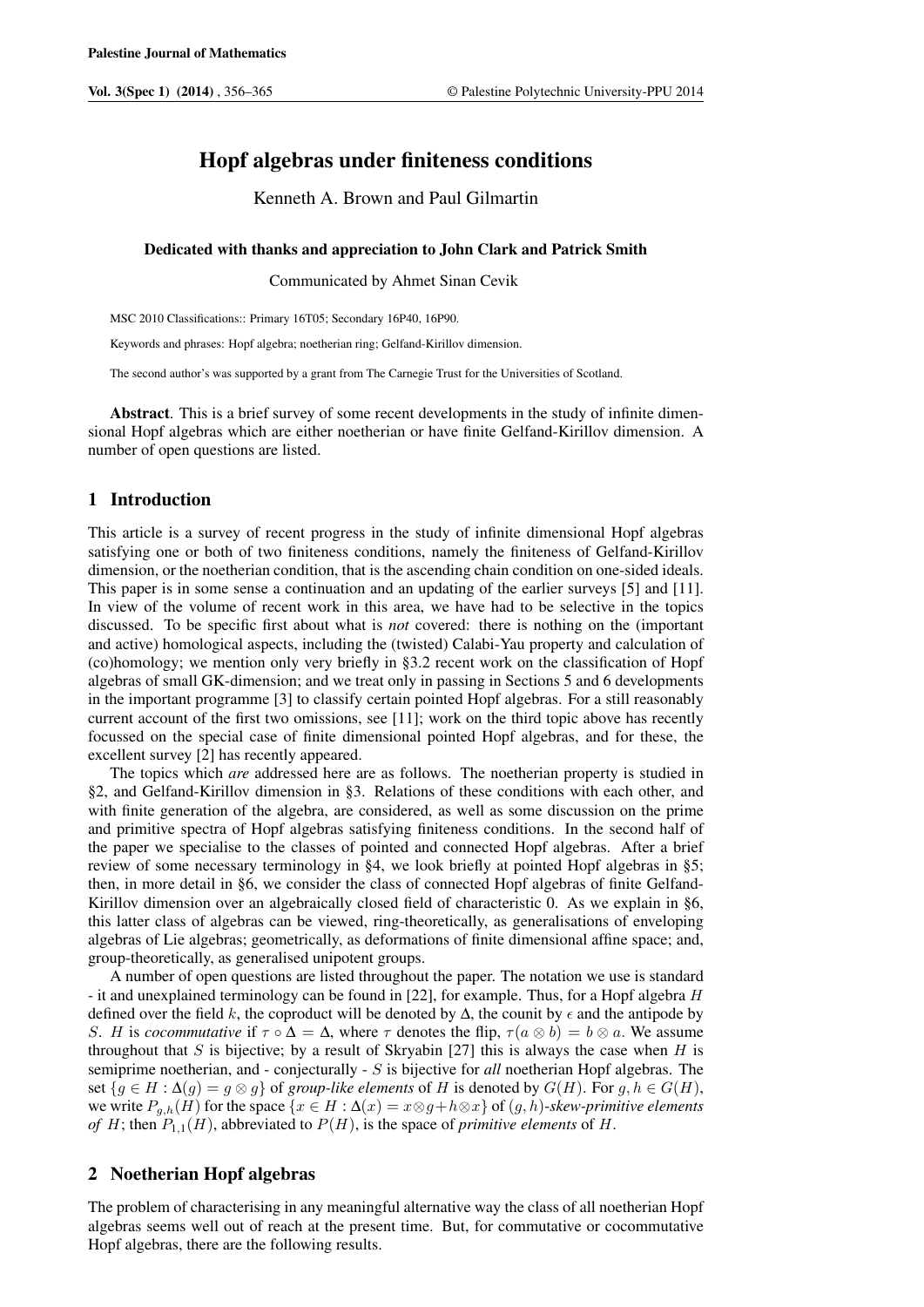Theorem 2.1. *(*Molnar*, [21]))* (i) *A commutative Hopf algebra is noetherian if and only if it is an affine* k*-algebra.*

(ii) *A cocommutative noetherian Hopf algebra is affine.*

We discuss first part (ii). Its converse is false - consider, for example, the group algebra  $k \in \mathbb{F}$ of any free group  $F$  of finite rank greater than one. Indeed, the following question remains open:

**Question A:** For which groups  $G$  is the group algebra  $kG$  noetherian?

Generalising Hilbert's Basis Theorem, Philip Hall proved  $[25, Corollary 10.2.8]$  that  $kG$  is noetherian when G is polycyclic-by-finite. Conversely, it is easy to see that if  $kG$  is noetherian then  $G$  satisfies Max, the ascending chain condition on subgroups. However, we have:

Theorem 2.2. *(*Ivanov*, [14]) There exist groups* G *satisfying Max with kG not noetherian.*

In view of Ivanov's result, a more tractable approach to Question A might be to ask:

**Question B:** Is there a field k and group G which is not polycyclic-by-finite, but for which  $kG$ is noetherian?

In characteristic 0 the cocommutative Hopf algebras are built from group algerbas and from enveloping algebras of Lie algebras, by famous results of Cartier, Gabriel and Kostant [22, Corollary 5.6.4(3) and Theorem 5.6.5]. But the story regarding noetherianity is also unclear for enveloping algebras. Thus, by the proof of the Poincaré-Birkhoff-Witt theorem,  $\mathcal{U}(\mathfrak{g})$  is noetherian when the Lie algebra g is finite dimensional over k. But the converse remains open, and it was only in 2013 that the following highly non-trivial result was proved:

Theorem 2.3. *(*Sierra, Walton*, [26]) Let* g *be the Witt Lie algebra over a field* k *of characteristic* 0*,*

$$
\mathfrak{g} = \bigoplus_{n \in \mathbb{Z}} k e_n, \quad [e_i, e_j] = (j - i) e_{i + j}.
$$

*Then the enveloping algebra*  $U(\mathfrak{g})$  *is not noetherian.* 

Emboldened by this result we might guess, as conjecture by Sierra and Walton [26, Conjecture 0.1], that the Lie companion to Question B has a negative answer:

**Question C:** Is there an infinite dimensional Lie algebra g for which  $\mathcal{U}(\mathfrak{g})$  is noetherian?

Let's briefly consider part (i) of Theorem 2.1. It's possible, so far as we are aware, that one direction is valid in complete generality:

**Question D** (Wu, Zhang, [33]): Is every noetherian Hopf  $k$ -algebra an affine  $k$ -algebra?

Question D appears to be open even for Hopf algebras which are close to being commutative, that is, for one implication of the following, part of which was asked already in [5].

Question E: If a Hopf algebra satisfies a polynomial identity, is it noetherian if and only if it as affine?

### 2.1 Artinian Hopf algebras

Here, the situation is clear, thanks to a lovely result which vastly generalises a 1963 theorem for group algebras due to I.G. Connell [25, Theorem 10.1.1].

Theorem 2.4. *(*Liu, Zhang*, [17]) A Hopf algebra is Artinian if and only if it is finite dimensional.*

# 3 Finite Gelfand-Kirillov dimension

#### 3.1

Let  $A = k\langle V \rangle$  be a k-algebra generated by the k-subspace V, with  $1 \in V$ . Recall the definition of the Gelfand-Kirillov dimension of A,

$$
GKdim A = \overline{\lim} \frac{\log(\dim_k(V^n))}{\log(n)}
$$

$$
= \inf \{ \rho \in \mathbb{R} : \dim_k(V^n) \le n^{\rho} \,\forall n >> 0 \}.
$$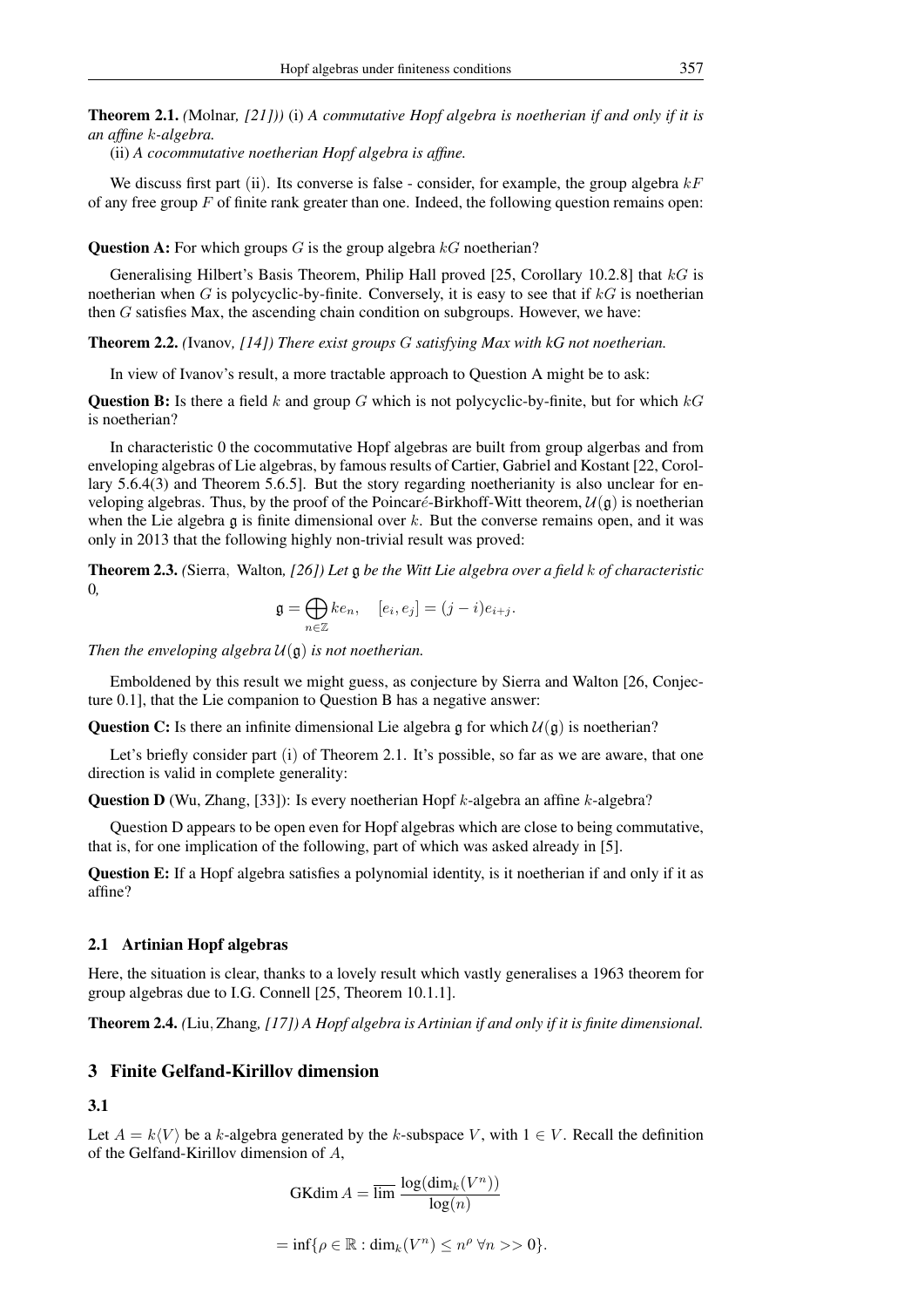The standard reference is [15]. Examples of Borho, Kraft and Warfield [15, Theorem 2.9], together with the Bergman Gap Theorem [15, Theorem 2.5] show that GKdim A can take any value from the set

$$
\{0,1\}\cup[2,\infty].
$$

Nevertheless, the GK-dimension of every known Hopf algebra is either infinity or a non-negative integer. This, together with Theorems 3.1 and 6.2, has led to the following natural question.

# **Question F**(Zhuang, [34]): If H is a Hopf algebra is GKdim H in  $\mathbb{Z}_{>0} \cup \{\infty\}$ ?

The task of classifying (in any meaningful sense) all Hopf algebras of finite GK-dimension is clearly hopeless. But important subclasses can certainly be dealt with. Let us temporarily assume in the rest of this paragraph that  $k$  has characteristic 0 and is algebraically closed (although the second hypothesis is mainly a matter of convenience). If H is any affine *commutative* Hopf kalgebra then H is the coordinate ring  $\mathcal{O}(G)$  of an affine algebraic group G over k, and conversely; this is a well-known equivalence of categories, see for example [32]. Then GKdim  $H = \dim G$  $∞$  [15].

For affine *cocommutative* Hopf algebras H the road is rougher, but we can call on the Cartier-Gabriel-Kostant theorem [22, Theorem 5.6.4, 5.6.5, remark on p.76], which presents H as a smash product

$$
H \cong \mathcal{U}(P(H)) \star kG(H) \tag{3.1}
$$

of the enveloping algebra of the Lie algebra  $P(H)$  of primitive elements of H by the group algebra of its group-like elements  $G(H)$ . From this and work of Zhuang we can deduce:

Theorem 3.1. *Let* H *be an affine cocommutative Hopf algebra over the algebraically closed field* k of characteristic 0. Then H has finite GK-dimension if and only if  $\dim_k(P(H)) < \infty$  and  $G(H)$  *is finitely generated, with a nilpotent subgroup of finite index. In this case* GKdim $H =$  $\dim_k P(H) + \text{growth} G(H) \in \mathbb{Z}_{\geq 0}.$ 

*Proof.* Suppose H is affine cocommutative with GKdim  $H < \infty$ . Then the subalgebras  $U(P(H))$ and  $kG(H)$  of H occurring in (3.1) also have finite GK-dimension, so the stated conclusions on  $P(H)$  and  $G(H)$  follow respectively from [15, Lemma 6.5 and Proposition 6.6] and from Gromov's theorem [15, Theorem 11.1]. The converse follows from a special case of a theorem of Zhuang [34, Theorem 5.4]; see Theorem 6.2 below.  $\Box$ 

In particular we note that - in both the commutative and the cocomutative cases - noetherianity of  $H$  is a consequence of finite GK dimension. (Noetherianity for cocommutative  $H$  follows from Theorem 3.1 and standard noncommutative variants of the Hilbert Basis Theorem.) This suggests:

Question G: Is every affine Hopf k-algebra of finite GK-dimension noetherian?

The converse of Question G is easily seen to be false: take  $H$  to be the group algebra of any polycylic group which is not nilpotent-by-finite. Then  $H$  is noetherian, but GKdim  $H$  is infinite by [15, Theorem 11.1]. Since every affine PI-algebra has finite GK-dimension by a theorem of Berele [15, Corollary 10.7], a positive answer to Question G would confirm one implication in Question E.

#### 3.2

When  $k$  is algebraically closed of characteristic 0, considerable progress has been made towards classifying all prime (say) Hopf algebras of "small" GK-dimension. Here, "small" means "at most 2", and one imposes the prime hypothesis (or even the stronger requirement that the algebra is a domain) in order to avoid the requirement to classify all finite dimensional Hopf k-algebras as a subsidiary task within the classification programme. We don't have space to review this work - see [9], [12], [30] for details of the current state of play.

# 3.3

The investigation of the structure and representation theory of the full class of noetherian Hopf algebras of finite GK-dimension is in its infancy. Of course, some very important subclasses have been intensively studied over the past 60 years - enveloping algebras of finite dimensional Lie algebras, group algebras of finitely generated nilpotent groups, quantised enveloping algebras and quantised function algebras; but little is known in general.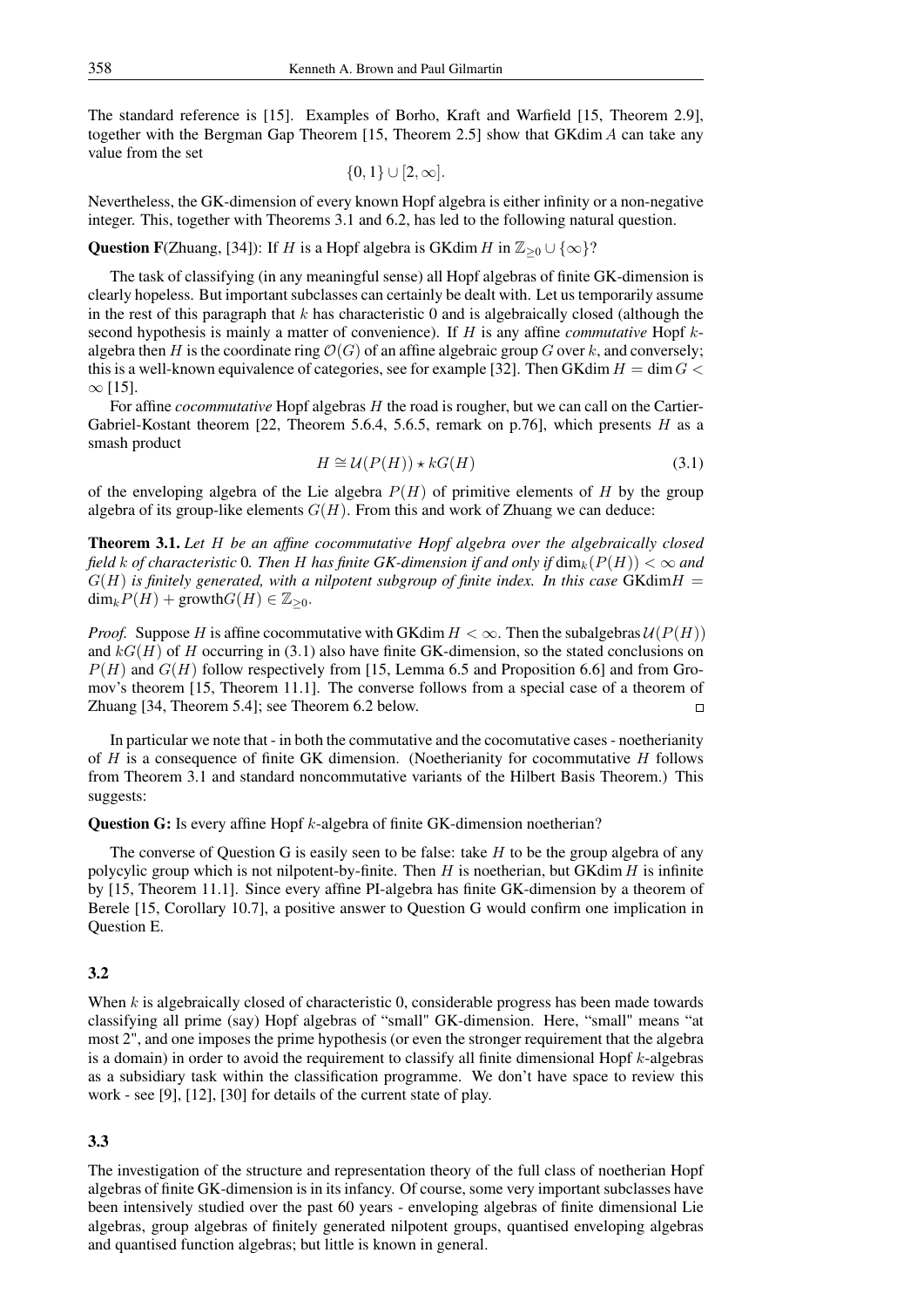All the known examples have good homological properties, but in the absence of significant progress in this direction (known to us at the time of writing) since the summary in [8, §6], we won't discuss that further here.

Regarding representation theory, following the philosophy proposed by Dixmier for enveloping algebras in the 1960s, one should start by trying to understand the primitive and prime spectra. The first significant step in this direction has recently been taken by Bell and Leung, incorporating earlier work on enveloping algebras and group algebras [10], [20], [35].

Theorem 3.2. *(*Bell, Leung*, [6]) Let* H *be an affine cocommutative Hopf algebra of finite GKdimension over the algebraically closed field* k *of characteristic* 0*. Let* P *be a prime ideal of* H*. Then* P *is primitive if and only if* P *is rational if and only if* P *is locally closed in* Spec(H)*.*

A similar conclusion had earlier been obtained for quantised coordinate rings, [13]. Here, to say that P is *rational* means that the centre of the artinian quotient ring of  $H/P$  is just k; and P is *locally closed* if

$$
P \subsetneq H \cap \bigcap \{Q : Q \in \text{Spec}(H), P \subsetneq Q\}.
$$

When the three subclasses of prime ideals of an algebra  $R$  coincide as in the theorem, so that primitivity is characterised for the ideals of  $R$  by both an intrinsic algebraic property and by a topological property, we say that R *satisfies the Dixmier-Moeglin equivalence*. Note that Bell and Leung included the hypothesis "H is noetherian" in [6], but in fact this is a consequence of the other hypotheses, by Theorem 3.1 and the remark following its proof. On the other hand, if the hypotheses of Theorem 3.2 are weakened by changing "of finite GK-dimension" to "noetherian", then the statement is false - it fails for group algebras [18].This is perhaps further evidence in support of the suggestion implicit in Question G: namely, that for Hopf algebras in charactersitic 0, finiteness of GK-dimension may be a stronger and perhaps more useful working hypothesis than noetherianity.

Bell and Leung conjecture in [6] that Theorem 3.2 remains true with the word "cocommutative" deleted (but now of course adding "noetherian", since Theorem 3.1 no longer applies. As the natural first step in this direction, we propose the following perhaps quite easy question. (For the definition of "pointed", see subsection 4.2.)

Question H: Does the Dixmier-Moeglin equivalence hold for pointed affine noetherian Hopf algebras of finite GK-dimension over an algebraically closed characteristic 0 base field?

#### 4 The coradical filtration; pointed and connected Hopf algebras

We recall some standard concepts and notation; details can be found in [22, Chapter 5].

# 4.1

The *coradical*  $C_0$  of a coalgebra C is the sum of the simple subcoalgebras of C. The coradical is the first term of the *coradical filtration*, defined inductively for  $i \geq 0$  by

$$
C_{i+1} = \{c \in C : \Delta(c) \in C_i \otimes C + C \otimes C_0\}.
$$

This is an ascending chain and exhaustive filtration of  $C: C_i \subseteq C_{i+1}$  and  $\bigcup_i C_i = C$ . Moreover it is a coalgebra filtration, meaning that for all  $i \geq 0$ ,

$$
\Delta(C_i) \subseteq \sum_{0 \le j \le i} C_j \otimes C_{i-j}.
$$

#### 4.2

Clearly, the span  $kG(C)$  of the group-like elements is contained in  $C_0$ . We say that C is *pointed* if  $kG(C) = C_0$ , equivalently if every simple subcoalgebra of C is one-dimensional; and C is *connected* if  $C_0 = k$ , equivalently if C is pointed with  $G(C) = \{1\}$ .

#### 4.3

Suppose now that H is a Hopf algebra. In general, the coradical filtration  $\{H_n\}$  of H is *not* an algebra filtration, but  $\{H_n\}$  *is* an algebra filtration when  $H_0$  is a Hopf subalgebra of H. In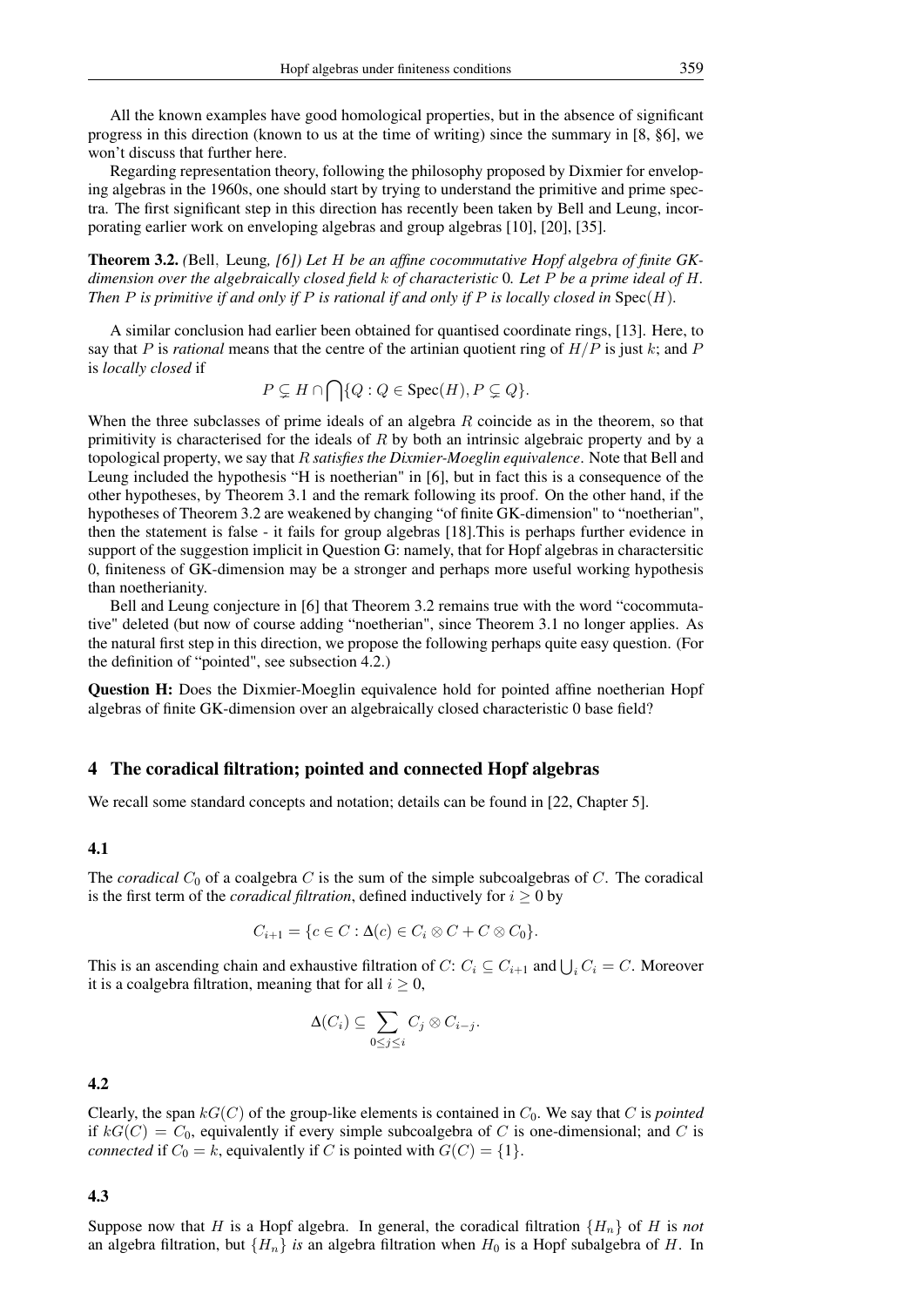particular, this is the case when H is pointed. When  ${H_n}$  is an algebra filtration we can form the associated graded algebra of H with respect to its coradical filtration,

gr 
$$
H := \bigoplus_{i \geq 0} H_i/H_{i-1} = \bigoplus_{i \geq 0} H(i); H_{-1} = \{0\}.
$$

There is in this case an obvious induced Hopf algebra structure on  $gr H$ . Indeed,  $gr H$  is a *coradically graded* Hopf algebra, meaning that, for all  $n \geq 0$ 

$$
(\operatorname{gr} H)_n = \bigoplus_{i=0}^n H(i).
$$

In particular,  $gr H$  is pointed [resp. connected] if  $H$  is pointed [resp. connected]. Moreover, gr H is a *graded coalgebra*, meaning that

$$
\Delta(H(n)) \subseteq \sum_{0 \le i \le n} H(i) \otimes H(n-i)
$$

for all  $n \geq 0$ .

#### 5 Pointed Hopf algebras of finite GK-dimension

### 5.1

Suppose that H is a pointed Hopf algebra. By [3] the associated graded algebra gr H with respect to the coradical filtration of  $H$  exists, and is a graded Hopf algebra. There is an obvious surjective Hopf algebra morphism

$$
\pi: \operatorname{gr} H \to H(0) = kG(H).
$$

Setting R to be the algebra of *coinvariants*

$$
R := \{ h \in H : (\mathrm{id} \otimes \pi) \circ \Delta(h) = h \otimes 1 \},
$$

one finds that gr H decomposes as a smash product or bosonisation,

$$
\operatorname{gr} H = R \# k G(H). \tag{5.1}
$$

Here, R is not in general a Hopf subalgebra; but it is a braided Hopf algebra in the category of Yetter-Drinfeld modules over  $kG(H)$ ; see, for example, [3]. Moreover, R inherits the grading from gr H, with  $R(0) = k$  and

$$
(\operatorname{gr} H)_1 = (R(0) \oplus R(1))G(H).
$$

Around the end of the last century, Andruskiewitsch and Schneider began a programme to study pointed Hopf algebras by means of the above machinery. They focused on the case where the subalgebra  $R$  in (5.1) is generated in degree 1 - that is,

$$
R = k \langle R(1) \rangle; \tag{5.2}
$$

when this happens R is called a *Nichols algebra*. They conjectured that this is always the case when H is finite dimensional and k is algebraically closed of characteristic 0 [4]. A review of progress on this project up to March 2014, with many references, can be found in [2].

For a pointed Hopf algebra  $H$ , the decomposition (5.1) affords a window on the GK-dimension of  $H$ :

Theorem 5.1. *(*Zhuang*, [34, Corollary 3.6, Proposition 3.8 and Theorem 5.4]) Let* H *be a pointed Hopf algebra.*

(i) GKdim  $H = \sup\{GK\dim A : A$  *affine Hopf subalgebra of*  $H\}$ *; moreover,*  $G(H)$  *is finitely generated if* H *is affine.*

(ii) *Retain the notation of subsection 5.1, (though without assuming (5.2)). Suppose that*  $\dim_k R(1) < \infty$  *and that* gr *H is affine. Then* 

 $GK\dim R + GK\dim kG(H) = GK\dim gr H = GK\dim H.$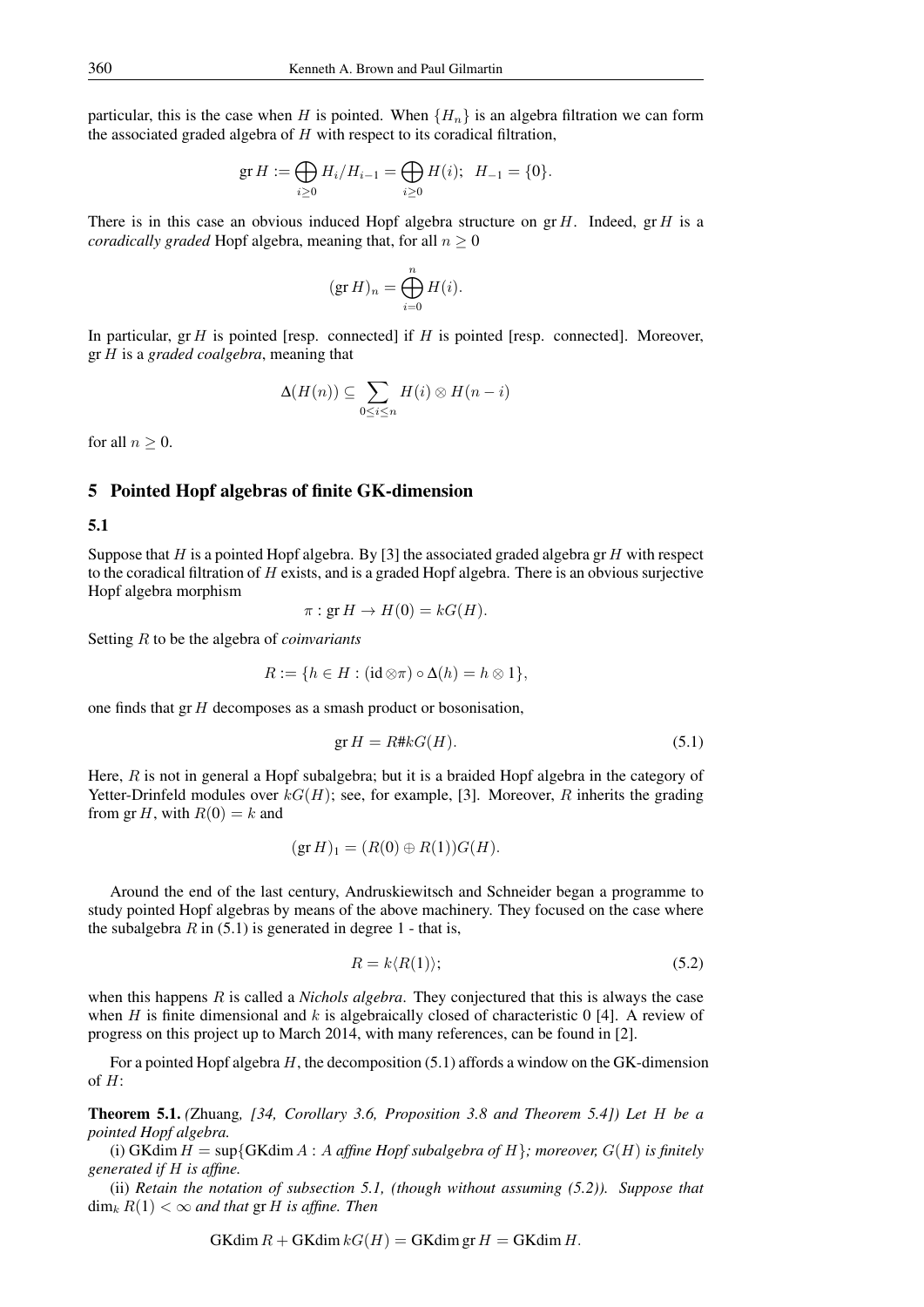In the light of the theorem and bearing in mind Question F, it's natural to ask:

Question I: With the above notation, is GKdim $R \in \mathbb{Z} \cup \{\infty\}$ ?

The proof of Theorem 5.1 is surprisingly delicate, with (i) and the second inequality in (ii) using Takeuchi's construction [29] of free Hopf algebras. It follows easily from [22, Theorem 5.4.1 (1)] that  $\dim_k R(1) < \infty$  if and only if the space  $P'_G(H)$  of non-trivial skew-primitive elements of  $H$  is finite dimensional. Both this hypothesis and the requirement that  $gr H$  is affine appear rather inconvenient, but unfortunately it is not enough to simply assume that  $H$  is affine, as Zhuang notes in [34, Example 5.7]:

**Example 5.2.** Let k be the field of p elements and take  $H = k[x]$ , with x primitive. Then

$$
\operatorname{gr} H \cong k[x_1, x_2, \ldots]/\langle x_1^p, x_2^p, \ldots \rangle,
$$

so

$$
0 = GK \dim \text{gr } H < GK \dim H = 1.
$$

Nevertheless there is some evidence that these pathologies disappear in characteristic 0:

**Question J:**(Wang, Zhang, Zhuang, [31]) Let H be a pointed Hopf k-algebra. If k has characteristic 0 and H is affine of finite GK-dimension, is  $\dim_k R(1) < \infty$  and gr H affine?

### 6 Connected Hopf Algebras of finite Gelfand-Kirillov dimension

In this section we specialise the discussion from  $\S5$  to the case where the Hopf algebra H is connected, so  $H_0 = k$  and  $G(H) = 1$ . We assume throughout this section that k is algebraically closed of characteristic 0.

# 6.1

Suppose that k and H are as above, and H is in addition *cocommutative*. Then from the isomorphism (3.1) in subsection 3.1 we see that

H is the enveloping algebra  $U(P(H))$  of its Lie algebra  $P(H)$  of primitive elements.

And, conversely, every enveloping algebra is connected. One easily shows from the PBW theorem (or deduces as a special case of Theorem 6.1 below) that

$$
GK\dim H < \infty \iff \dim_k(P(H)) < \infty,
$$

and in this case these two integers are equal.

#### 6.2

Now suppose instead that k and H are as above, with H affine and *commutative*. Then H is the algebra of polynomial functions  $\mathcal{O}(G)$  of some affine algebraic group G, as noted in subsection 3.1. Then we have:

Theorem 6.1. *Let* k *be an algebraically closed field of characteristic* 0*, and let* H *be an affine commutative Hopf* k-algebra. Then GKdim  $H < \infty$ , and the following are equivalent.

*(i) H is connected, with* GKdim  $H = n$ . *(ii)*  $H = k[x_1, \ldots, x_n]$ , a polynomial k-algebra in n indeterminates. *(iii)*  $H = \mathcal{O}(G)$ , for a unipotent algebraic group G, with dim  $G = n$ .

To say that G is *unipotent* is equivalent to requiring it to be a closed subgroup of the group of strictly upper triangular  $m \times m$  matrices over k, for some m. The only deep part of the theorem is the implication (ii)  $\implies$  (iii), which is a 1955 theorem of Lazard [16].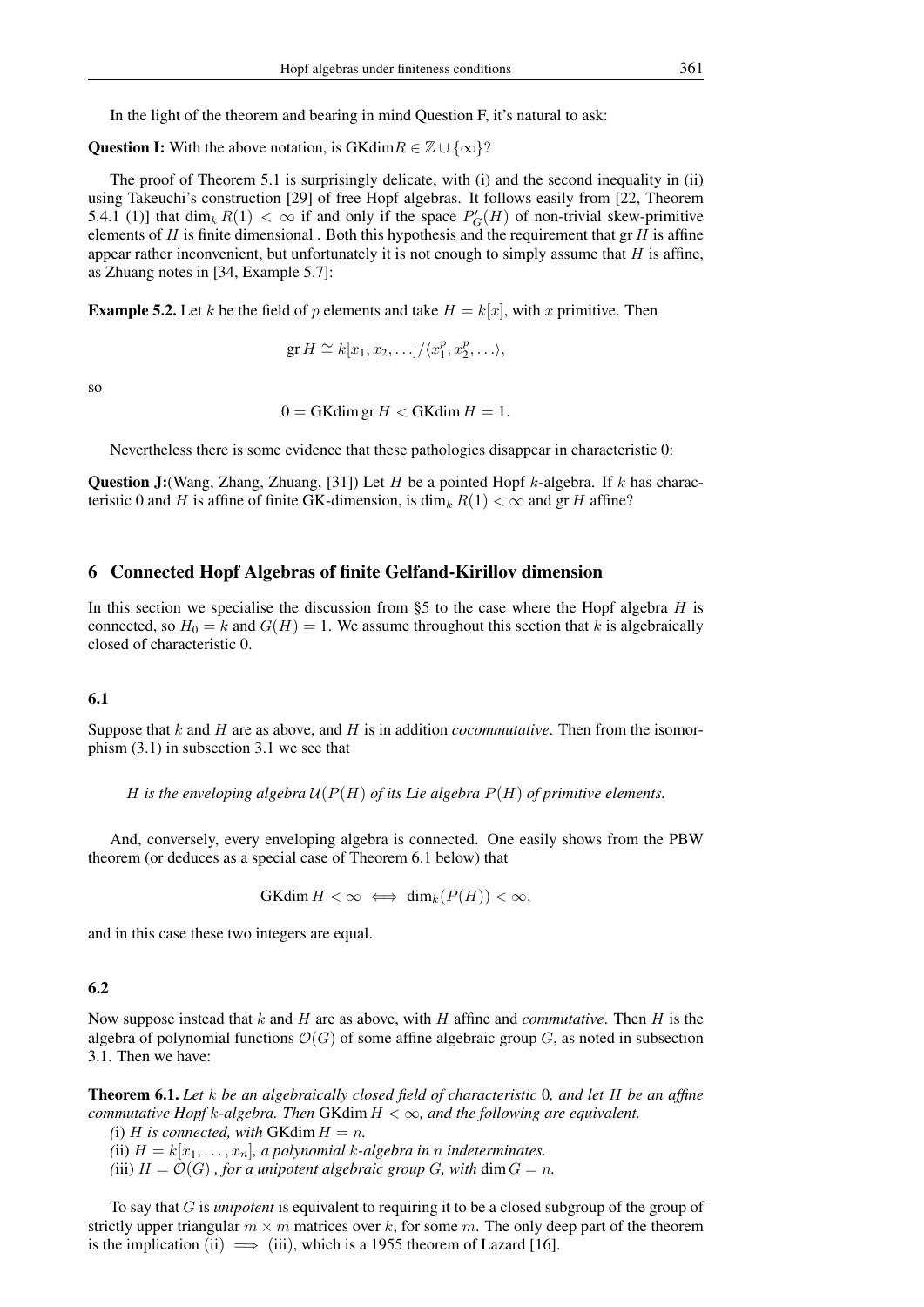# 6.3

The previous two paragraphs show that connected *cocommutative* and the connected *commutative* Hopf k-algebras H of finite GK-dimension share a striking common feature - in both cases H has an associated graded algebra (with respect to its coradical filtration) which is a commutative polynomial algebra in GKdim H variables, furnished with a structure of a coradically graded Hopf algebra. Thus, when  $H$  is connected cocommutative, it is essentially the Poincaré-Birkhoff-Witt theorem which tells us that gr H is the symmetric algebra  $S(P(H))$  of  $P(H)$ ; its Hopf structure, as in 4.3, means that  $gr H = S(P(H))$  is the algebra of polynomial functions of the abelian group  $(k, +) \oplus \dim_k(P(H))$ . These classical results are simultaneously generalised in the following beautiful result:

Theorem 6.2. *(*Zhuang*, [34, Theorem 6.10]) Let* H *be a connected Hopf* k*-algebra, with* k *algebraically closed of characteristic* 0*. Then the following are equivalent.*

 $(i)$  GKdim  $H < \infty$ ;

 $(iii)$  GKdim gr  $H < \infty$ ;

*(*iii) gr H *is affine;*

 $(iv)$  gr  $H \cong k[x_1, \ldots, x_n]$ , a polynomial algebra in *n* indeterminates. *When these conditions hold,* GKdim  $H = GK$ dim gr $H = n$ .

The first key point in the proof is that

$$
H a connected Hopf algebra \implies \text{gr } H \text{ is commutative.} \tag{6.1}
$$

This is in fact valid over *any* field, and goes back to Sweedler [28, Theorem 11.2.5 a]. It has been reproved several times since; Zhuang uses a lemma of Andruscieuwitsch and Schneider [4, Lemma 5.5], to deduce that the graded dual of gr H, that is  $\bigoplus_{n\geq 0} (\text{gr}(H)(n))^*$ , is generated in degree 1 and is therefore cocommutative. Hence,  $gr H$  is commutative. Yet another proof, attributed to Foissy, can be found in [1, Proposition 1.6].

To prove (ii)  $\implies$  (iii), Zhuang shows that a connected coradically graded Hopf algebra in characteristic 0 must be affine if its GK dimension is finite, [34, Lemma 6.8, 6.9] - this is the dual version of the fact that unipotent groups in characteristic 0 are built from copies of the additive group  $(k,+)$  of k. Notice that (ii)  $\implies$  (iii) is false in positive characteristic, by Example 5.2.

Given the implication  $(6.1)$ , the equivalence of  $(ii)$  and  $(iv)$  stems from the fact that, in characteristic 0,  $g \in H$  is the coordinate ring of an algebraic group, and so is smooth, (see for example  $[32]$ ). Therefore, gr H, being a commutative connected graded algebra of finite global dimension n, is a polynomial algebra in n indeterminates [23, III.2.5]. Alternatively, one can note, from subsection 4.3, that  $gr H$  is a connected Hopf algebra, since H is, and is affine by  $(ii) \Rightarrow (iii)$ . Now appeal to Theorem 6.1.

Finally, the implications (iii)  $\implies$  (i)  $\implies$  (ii) are standard results on GK-dimension [15, Lemma 6.5 and Proposition 6.6].

#### 6.4

From Theorem 6.2 we can deduce by standard methods some important properties of these connected Hopf algebras, properties which we shouldn't find surprising given the fact that the algebras are deformations of commutative polynomial algebras. Part (i) gives a positive answer to Question G for these algebras.

Proposition 6.3. *(Zhuang)[34, Corollary 6.11]. Let* H *be a connected Hopf* k*-algebra with* GKdim  $H = n < \infty$ , with k algebraically closed of characteristic 0.

*(*i) H *is a noetherian domain of Krull dimension at most* n*.*

*(*ii) H *is AS-regular and Auslander-regular, of global dimension* n*.*

*(*iii) H *is GK-Cohen-Macaulay.*

Unexplained terminology used above can be found in many references, for example [8]. The fact that H is a domain does not need GKdim  $H < \infty$ , and is attributed by Zhuang to Lebruyn. It's natural to ask whether noetherianity is *equivalent* to finite GK-dimension for these connected Hopf algebras:

**Question K:** Let k be algebraically closed of characteristic 0, and let  $H$  be a connected Hopf k-algebra. If H is noetherian, is GKdim  $H < \infty$ ?

Suppose we could show that, for H as in question K,  $gr H$  is also noetherian. Then  $gr H$  is affine by Molnar's Theorem, Theorem 2.1(i), and so GKdim  $H < \infty$  by Theorem 6.2. But notice that the seemingly innocent Question K contains as a special case the characteristic 0 case of the notorious Question C!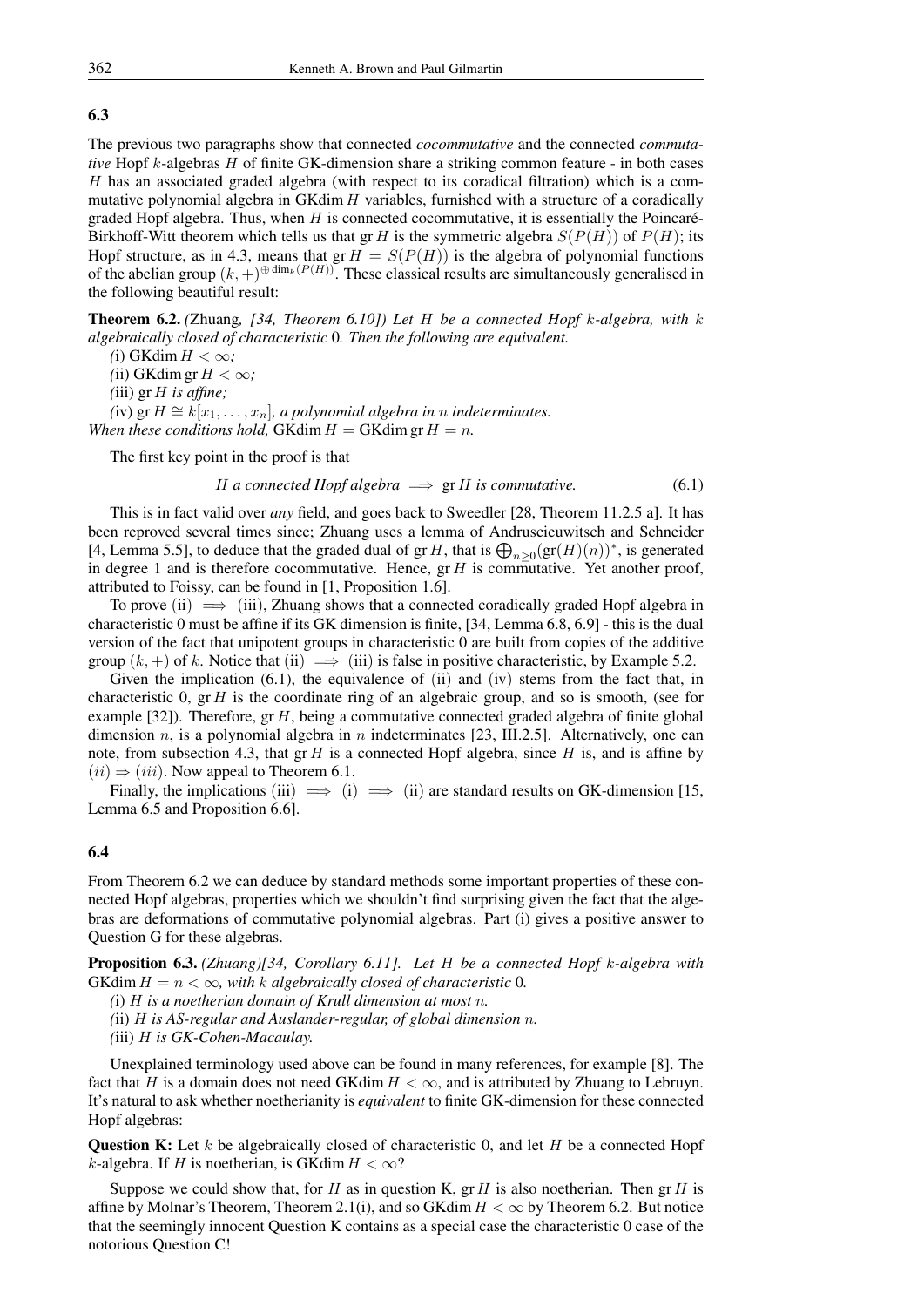# 6.5

Following the work of Zhuang outlined above there has been considerable further research on connected Hopf algebras in characteristic 0. First, all such algebras of GK dimension at most 4 have been classified, in [34] and [31]. Of course, by subsection 6.1, we always have for each  $n > 0$ , the enveloping algebras  $H = U(\mathfrak{g})$  of the Lie algebras g with  $\dim_k(\mathfrak{g}) = n$ . For  $n = 0, 1, 2$ , it is not hard to show [34, Proposition 7.5] that this completes the list. However:

Theorem 6.4. *(*Wang, Zhang, Zhuang*, [34], [31]) Let* H *be a connected Hopf* k*-algebra, where* k *is algebraically closed of characteristic* 0*.*

*(i) If* GKdim  $H = 3$ *, then*  $H$  *is either isomorphic as a Hopf algebra to*  $U(\mathfrak{g})$ *, where*  $\mathfrak{g}$  *is a Lie algebra of dimension* 3*, or* H *is a member of one of two explicitly defined (infinite) families.*

*(ii) If* GKdim  $H = 4$ *, then*  $H$  *is either isomorphic as a Hopf algebra to*  $U(\mathfrak{g})$ *, where*  $\mathfrak{g}$  *is a Lie algebra of dimension* 4*, or* H *is a member of one of 12 explicitly defined families.*

Note that the complex Lie algebras of dimension at most 4 have been classified - see e.g. [24, p.209, Theorem 1.1]. To give some feel for the algebras of the theorem, here is a sample of one of the families of GK dimension 3, as in (i).

**Example 6.5.** Let  $\lambda \in k$ , and let  $B(\lambda)$  be the k-algebra generated by x, y and z, subject to the relations

$$
[x, y] = y, [x, z] = z - \lambda y, [y, z] = 0.
$$

The coalgebra structure on  $B(\lambda)$  is given by letting x and y be primitive, with

$$
\Delta(z)=z\otimes 1+1\otimes z+x\otimes y-y\otimes x
$$

and

$$
\epsilon(x) = \epsilon(y) = \epsilon(z) = 0.
$$

The antipode is given by

$$
S(x) = -x, S(y) = -y, S(z) = -z + y.
$$

It's worth noting that, for all  $n \geq 1$ ,  $S<sup>n</sup>(z) = (-1)<sup>n</sup>(z - ny)$ , so that S has infinite order, in contrast to the situation for commutative or cocommutative Hopf algebras, which are always *involutary*, meaning that  $S^2 =$  Id, [22, Corollary 1.5.12].

It is clear from the definition above that the algebra  $B(\lambda)$  is isomorphic, *as an algebra*, to the enveloping algebra  $U(\mathfrak{g}_{\lambda})$  of a Lie algebra  $\mathfrak{g}_{\lambda}$ . In fact, this is the case for *all* the Hopf algebras featuring in Theorem 6.4, as well as all the cocommutative or commutative connected Hopf algebras of subsections 6.1 and 6.2. This makes the following question a pressing one:

**Question L:** Over an algebraically closed field  $k$  of characteristic 0, is every connected Hopf algebra of finite GK-dimension isomorphic as an algebra to the enveloping algebra of a finite dimensional Lie algebra?

We can see no evidence in favour of a positive answer, apart from the current absence of a counterexample.

Clearly, the business of listing the residents of the zoo of connected Hopf  $k$ -algebras is a valuable one, but it is an enterprise doomed to failure if extended beyond small GK-dimension. It's quite surprising, in fact, that a complete catalogue has been obtained up to GK-dimension 4. An approach geared to recognising structural features of large subclasses will likely be needed to describe the range of algebras occurring in higher dimensions, One such structure is discussed in the next subsection.

#### 6.6

Dualizing a basic property of an affine unipotent group  $G$  in characteristic 0, namely that it has a finite chain  $1 = G_0 \subset G_1 \subset \ldots \subset G_n = G$  of normal subgroups with  $G_{i+1}/G_i \cong (k, +)$  for  $0 \leq i \leq n$ , it is natural to make the

Definition 6.6. An *iterated Hopf Ore extension* (IHOE) is a Hopf k-algebra H with a chain of Hopf subalgebras

$$
k = H_{(0)} \subset H_{(1)} \subset \ldots \subset H_{(n)} = H \tag{6.2}
$$

with  $H_{(i+1)} = H_{(i)}[x_{i+1}; \sigma_{i+1}, \delta_{i+1}]$  a skew polynomial extension for  $0 \le i < n$ .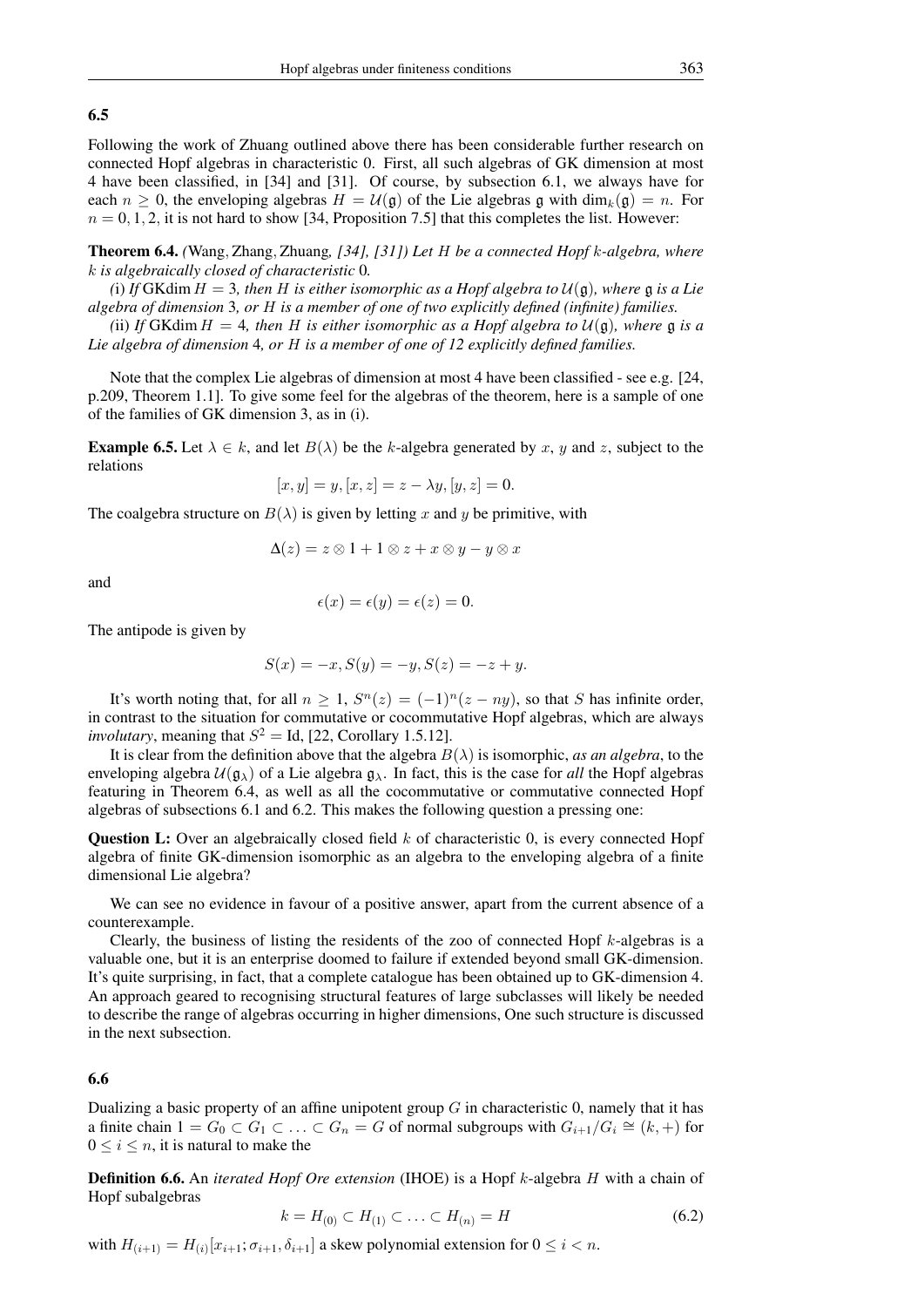Here,  $\sigma_{i+1}$  is an algebra automorphism of  $H_{(i)}$  and  $\delta_{(i+1)}$  is a  $\sigma_{i+1}$ -derivation, for all i; see, for example [19, §1.2].

IHOEs are introduced and studied in [7]. Their relevance to the present discussion of connected Hopf algebras is clear from (i) and (ii) of:

Theorem 6.7. *([7, Theorems 1.3, 1.5]) Let* k *be a field and* H *an IHOE with defining series (6.2) and antipode* S*.*

*(*i) H *is noetherian, of GK dimension* n*.*

*(*ii) H *is connected.*

(iii) *Either*  $S^2$  = Id *or S* has infinite order.

(iv) *Explicit conditions can be given on*  $\Delta$ ,  $\epsilon$ , *S*, and on the possible choices of  $\{\sigma_i, \delta_i : 2 \leq \epsilon\}$  $i \leq n$ .

For details of (iv), see [7]. Note that Example 6.5 shows that both possibilities in (iii) of the theorem can occur, even for the same algebra endowed with two different coalgebra structures. Many, but *not* all, of the known connected Hopf algebras of finite GK-dimension of characteristic 0 are IHOEs. For example, if  $\alpha$  is any semisimple finite dimensional complex Lie algebra which is *not* a direct sum of copies of  $\mathfrak{sl}(2,\mathbb{C})$ , then  $\mathcal{U}(\mathfrak{g})$  is connected of finite GK-dimension, by subsection 6.1, but is *not* an IHOE - the point is that g does not have enough Lie subalgebras to allow the construction of a chain as in (6.2).

There are many open questions concerning IHOEs, for which we suggest the interested reader consult [7]. Here we ask instead

Question M: Find another general construction of connected Hopf algebras of finite GK-dimension, different from those of subsections 6.1, 6.2 and 6.6.

# 6.7

Finally, let us briefly discuss the relation between connected Hopf algebras of §6, and the Andruskiewitsch-Schneider programme on pointed Hopf algebras which was briefly outlined in §5. The latter programme begins by considering the associated graded algebra gr  $H$  of a pointed Hopf algebra  $H$ , exactly as does Theorem 6.2 for connected Hopf algebras. In the (more general) pointed case we get the isomorphism (5.1), that

$$
\operatorname{gr} H \cong R \# G(H),
$$

while in the connected case  $G(H) = \{1\}$  and we thus have gr  $H \cong R$ . However, Andruskiewitsch-Schneider impose the extra hypothesis (5.2) on R, that it is *generated in degree 1*, in order to be able to call on the Nichols algebra machinery. If  $H$  is connected with gr  $H$  generated in degree 1, then  $gr H$ , being generated by primitive elements, is cocommutative; and one finds from Theorem 6.2 and its proof that  $H$  itself is cocommutative, hence an enveloping algebra of a Lie algebra, as a Hopf algebra. To sum up: the intersection of hypothesis (5.2) with subsections 6.1 to 6.6 consists precisely in the enveloping algebras of finite dimensional Lie algebras, with their standard cocommutative coproducts.

#### References

- [1] M. Aguiar and F. Sotile, Cocommutative Hopf algebras of permutations and trees, *J. Alg Combinatorics* 22 (2005), 451-470.
- [2] N. Andruskiewitsch, On finite-dimensional Hopf algebras, arXiv:1403.7838v1.
- [3] N. Andruskiewitsch and H.J Schneider, Pointed Hopf algebras, *New directions in Hopf algebras*, 1U68, Math. Sci. Res. Inst. Publ., 43, Cambridge Univ. Press, 2002; arXiv: math/ 01101136v1.
- [4] N. Andruskiewicz and H.J. Schneider, Finite quantum groups and quantum matrices, Adv. Math. 154  $(2000), 1-45.$
- [5] K.A. Brown, Noetherian Hopf algebras, *Turkish J. Math* Turkish J. Math. 31 (2007), suppl., 7 U 23; ˝ arXiv:0709.2334v1
- [6] J.P. Bell and W.H. Leung, The Dixmier-Moeglin equivalence for cocommutative Hopf algerbas of finite Gelfand-Kirillov dimension, arXiv:1403.7190v1
- [7] K.A. Brown, S. O'Hagan, J.J. Zhang and G. Zhuang, Connected Hopf algebras and iterated Ore extensions, arXiv 1308.1998.
- [8] K.A. Brown and J.J. Zhang, Dualising complexes and twisted Hochschild (co)homology for noetherian Hopf algebras, *J. Algebra* 320 (2008), 1814-1850.